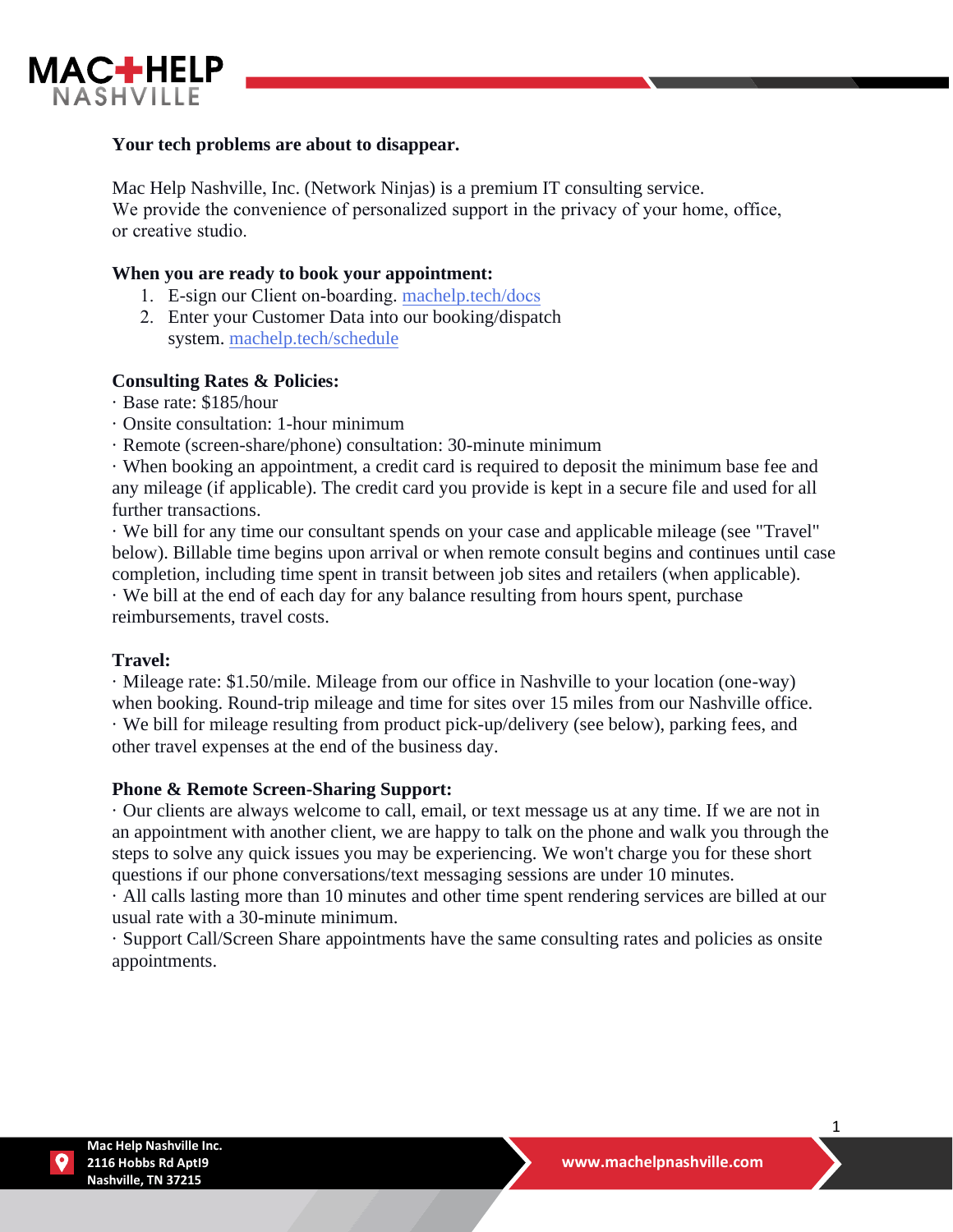

## **Payments Accepted:**

· Mac Help Nashville accepts these payment forms: VISA, MASTERCARD, AMERICAN EXPRESS, and DISCOVER.

**I understand that as a daily on-demand mission-critical service, MAC+HELP does NOT accept checks nor offer net terms or credit of any kind. IT services are mission-critical, just like groceries. Each day that you buy groceries, you checkout and pay.**

**At MAC+HELP, we only wish to serve those clients that can treat our billing as valuable as groceries.**

#### **Cancellations:**

· For cancellations with at least 24-hour notice, the booking deposit may be refunded or applied as a credit for future services.

· For cancellations with less than 24-hour notice, the booking deposit is not refundable.

### **Client Product Purchases - Reimbursements:**

· To serve you better, we can pick up items needed for your consultation, such as hardware,

devices, and accessories. Time and mileage for this service are the same as onsite consulting. · Options include:

- You pay for items ahead of time, and then we pick up products in-store for you.

- We make the purchases, pick them up, and deliver them to you.

· Whenever possible, we use your credit card to make purchases on your behalf. Our vendors (Apple®) often let us use your card (on file) without needing to be there in person.

·If we cannot make purchases directly with your credit card, we will bill you immediately for reimbursement. Please note:

· You will notice a 4% difference in item receipt totals when processing product reimbursement payments because of credit card processing fees. We do not markup the products; we are merely reimbursing ourselves for the 4% fee we paid for you.

· Any items purchased in this manner are in your final daily invoice as a non-taxable line item.

· We will always provide an original receipt for items purchased for returns.

· Please remember that there will be a 4% difference between the amount on the store receipt and your Mac Help Nashville invoice for purchases that we complete in this manner.

#### **Privacy & Security:**

· Your trust is our business.

As experts in IT security, we protect some of the most sensitive, confidential information of many high-profile individuals and companies.

· We use intelligence-industry standard secure encryption to safeguard your data, and we **do not share** your data with any third party.

· Your Personal information (name, address, phone), financial data (credit cards, product/service purchases), passwords, phone numbers, emails, gate access codes, alarm codes, and other sensitive data we guard with industry-leading encryption methods.